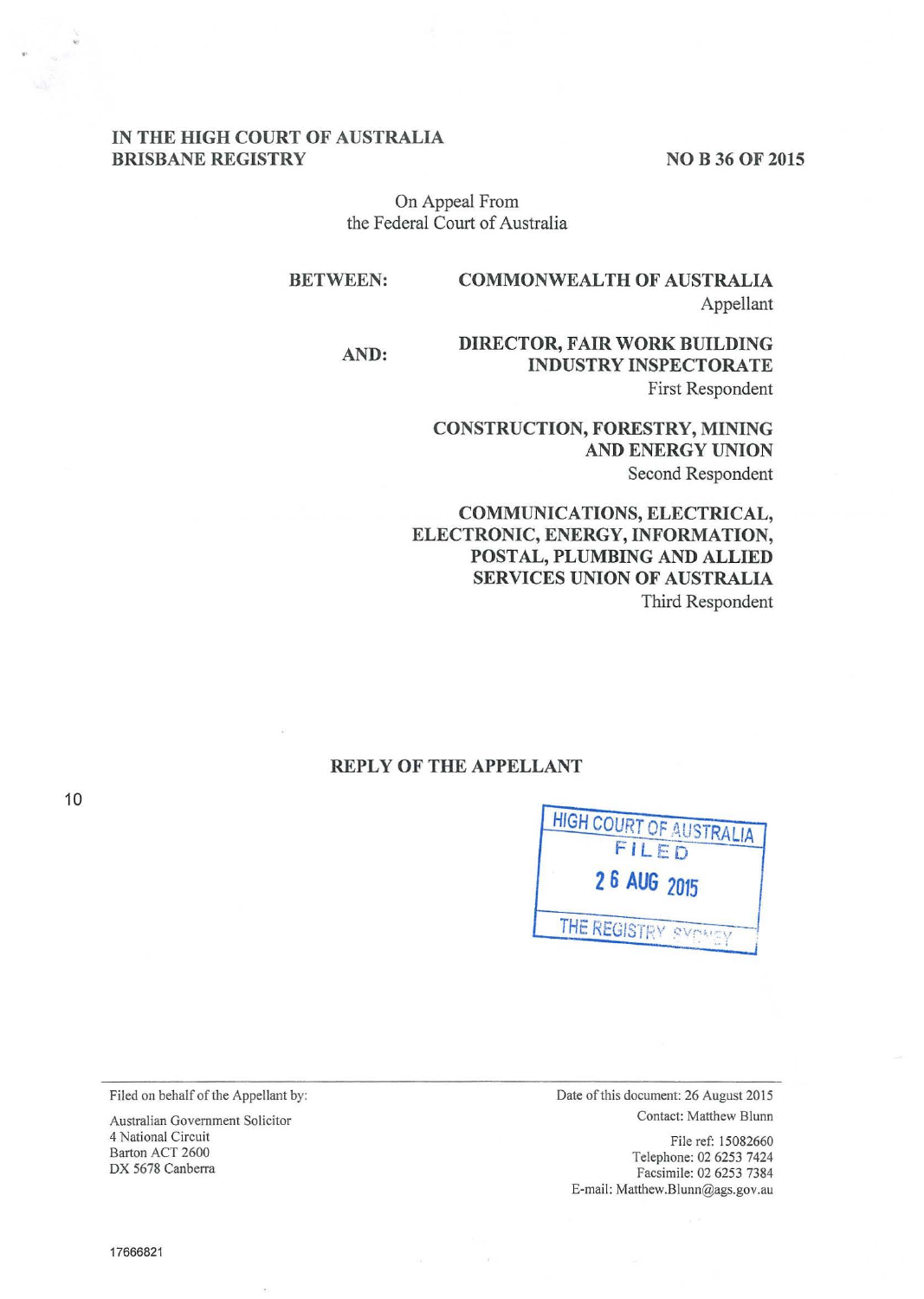## **FORM OF SUBMISSIONS**

1. These submissions are in a form suitable for publication on the Internet.

## **ISSUES**

10

# **A** *NW FROZEN FOODS* **AND** *MOBIL OIL*

- 2. The Full Court below did not merely hold that submissions on the range or quantum of a pecuniary penalty were unhelpful to a court (see at [115], [127], [180], [241]); it also held that such submissions "could not properly be advanced" (at [242]; see also at [115], [191], [239]-[241]). Indeed, this is the key import of the decision. As such, the written submissions of the amici curiae **(ACS)** start at the wrong end. Instead of explaining why the statute at hand (or any like civil penalty statute) on its proper construction precludes the parties from putting contentions (whether agreed or opposing) as to the specific relief by way of penalty that the Court should grant, ACS start with a tendentious reading of *NW Frozen Foods* and *Mobil Oil* followed by an attack on those decisions.
- 3. Nevertheless, responding in the order of ACS, the amici's attack on those two cases proceeds from the incorrect premises that: (a) there is a single, correct penalty that is appropriate in civil penalty matters; and (b) agreed submissions as to penalty fetter the Court's discretion and divert it from the proper determination of a penalty.

# **(1) An appropriate penalty**

20 4. ACS [8], in speaking of *"the* appropriate penalty in each particular case", mistakenly posits one single, correct answer to the question of penalty (see also [12]).' There is no single, appropriate penalty in civil penalty matters. Fixing a penalty is not an exact science. The Full Court in *NW Frozen Foods* speaks, in the passage extracted at ACS [8], of "an appropriate amount". Burchett and Kiefel JJ at 291 (Carr J concurring) cite Burchett J in *TPC v TNT* [1995] ATPR 40,161 at 40,165:

> it cannot be denied that the fixing of the quantum of a penalty is not an exact science. It is not done by the application of a fonnula, and, within a certain range, courts have always recognized that one precise figure cannot be incontestably said to be preferable to another.

30 5. ACS [12] develops this error. It suggests that only a single figure that the court would have been disposed to select attracts "the proper exercise of its discretionary judgment." This begs the question. The references in ACS [22] to "the exercise of its discretion in accordance with the function given to it by the statute" and in [23] to "the legislative choice to repose in the Court and the Court alone the task of fixing an appropriate penalty", similarly beg the question. The correct question asks: is there anything in the statute which would make it an improper exercise of judicial discretion to consider (and accept, reject or modify) a penalty advanced in agreed submissions, tendered by opposing parties in a civil penalty proceeding? This much is reflected in *NW Frozen Foods*, where the Court concluded, at 298-299:

40

... it is not actually useful to investigate whether, unaided by the agreement of the parties, we would have arrived at the very figure they propose. The question is not

 $\mathbf{I}$ 

**Emphasis added. Cf ACS [16], which correctly acknowledges that sentencing is not a mathematical exercise and thus cannot yield a single correct answer.**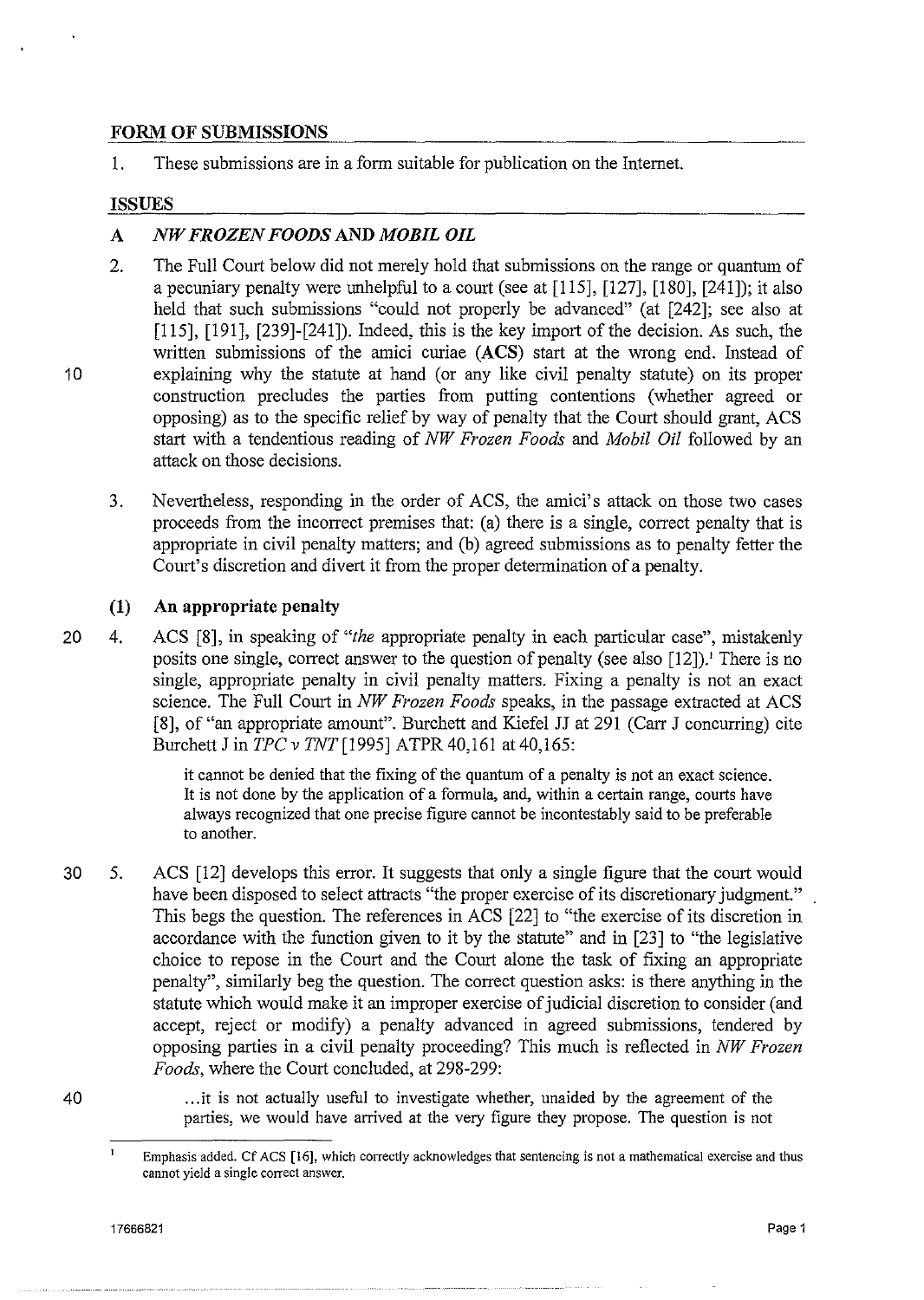that; it is simply whether, in the performance of the Court's duty under s 76, this particular penalty, proposed with the consent of the corporation involved and of the Commission, is one that the Court should determine to be appropriate. In our opinion, it is appropriate.'

## **(2) The relationship between agreed penalty submissions and fetter**

- 6. ACS [10]-[11] misstate the extent of the qualification in *Mobil Oil* to the question there referred. Two significant qualifications were applied to the question asked in *Mobil Oil,*  each founded on the recognition, reflected in *NW Frozen Foods,* that the burden of assessing penalty rests upon the Court.
- 10 7. The *first Mobil Oil* qualification is that the Court may commence with its own assessment of appropriate range, rather than the figure proposed by the parties: at [69].
	- 8. The *second Mobil Oil* qualification is that the Court is not bound to consider the proposed penalty only on the basis of information provided by the parties. As to this, *Mobil Oil* states, at [70]:

The Court must form its own view about the appropriate range of penalties, on the basis of the agreed facts or evidence. If the Court considers that the infonnation supplied by the parties is inadequate, or requires elaboration or verification, it is free to request more detailed information or to ask that the information, or any aspect of it, be verified on oath or affirmation. In the unlikely event of the parties being unwilling to 20 respond to the Comt's request, the Court might well take the view that it is not prepared to act on the agreed material in the manner sought by the parties.

- 9. If the Court is not satisfied as to the information before it, "there are steps it can take to ensure that it is more fully informed" *(Mobil Oil, [72]*). The Court can invite, and regularly has invited, the parties to provide further information.'
- 10. ACS [9] and [23] adopt an observation made by the present Full Court (at [22], AB I 06). As put at [23], it is that, "one cannot have both a proper and independent exercise of discretion by the Court and any degree of certainty for the contravener."
- II. That is not so. One significant risk that is eliminated is that the applicant will advance a different and higher penalty sum. More fundamentally, the criticism does not 30 accommodate the earlier Full Court's reference to "proper settlements" and a "proper figure" *(NW Frozen Foods* at 290-292). That language indicates that the court will only countenance figures that it considers appropriate in all the circumstances. This places constraints upon the parties to advance a figure reached in a principled manner, by reference to admissible evidence or agreed facts, and authority. Advancing a penalty

 $\overline{2}$ This passage is the source of the "sixth principle" referred to in *Mobil* Oil, extracted at ACS [II]-[12]. It is a proper **principle that does not derogate from the Court's role.** 

 $\overline{\mathbf{3}}$ **This process is not always reflected in the Court's reasons. It occurred,** *inter alia,* **in:** *ACCC v Roche Vitamins Australia Pty Ltd* [2001] ATPR 41-809, (Lindgren J sought further material from the parties as to benefit and market harm); *ACCC v Admiral Mechanical Services Pty Ltd* [2007] ATPR 42-174 (Nicholson J); *ACCC v FChem (Aust) Limited* [2008] FCA 344 (Cowdroy J); *ACCC v Qantas Ainvays Limited* (2008) 253 ALR 89 (Lindgren J sought **further submissions from the parties, before making the penalties jointly proposed);** *Minister for Environment Heritage and the Arts v Lamattina* (2009) 258 ALR 107; *ACMA v Radio 2UE Sydney Pty Ltd* [2009] FCA 214 (in which the **Court sought further material from the parties, as well as the assistance of a contradictor** *I* **intervenor);** *ACCC v Apple Pty Ltd* [2012] ATPR 42-404 (Bromberg J); *ACCC v Avitalb Pty Ltd* [2014] FCA 222 (Griffiths J sought further **information from the parties as to the circumstances under which the respondents had cooperated in resolving the**  proceedings); *ACCCv Origin Energy Electricity Ltd* [2015] FCA 278.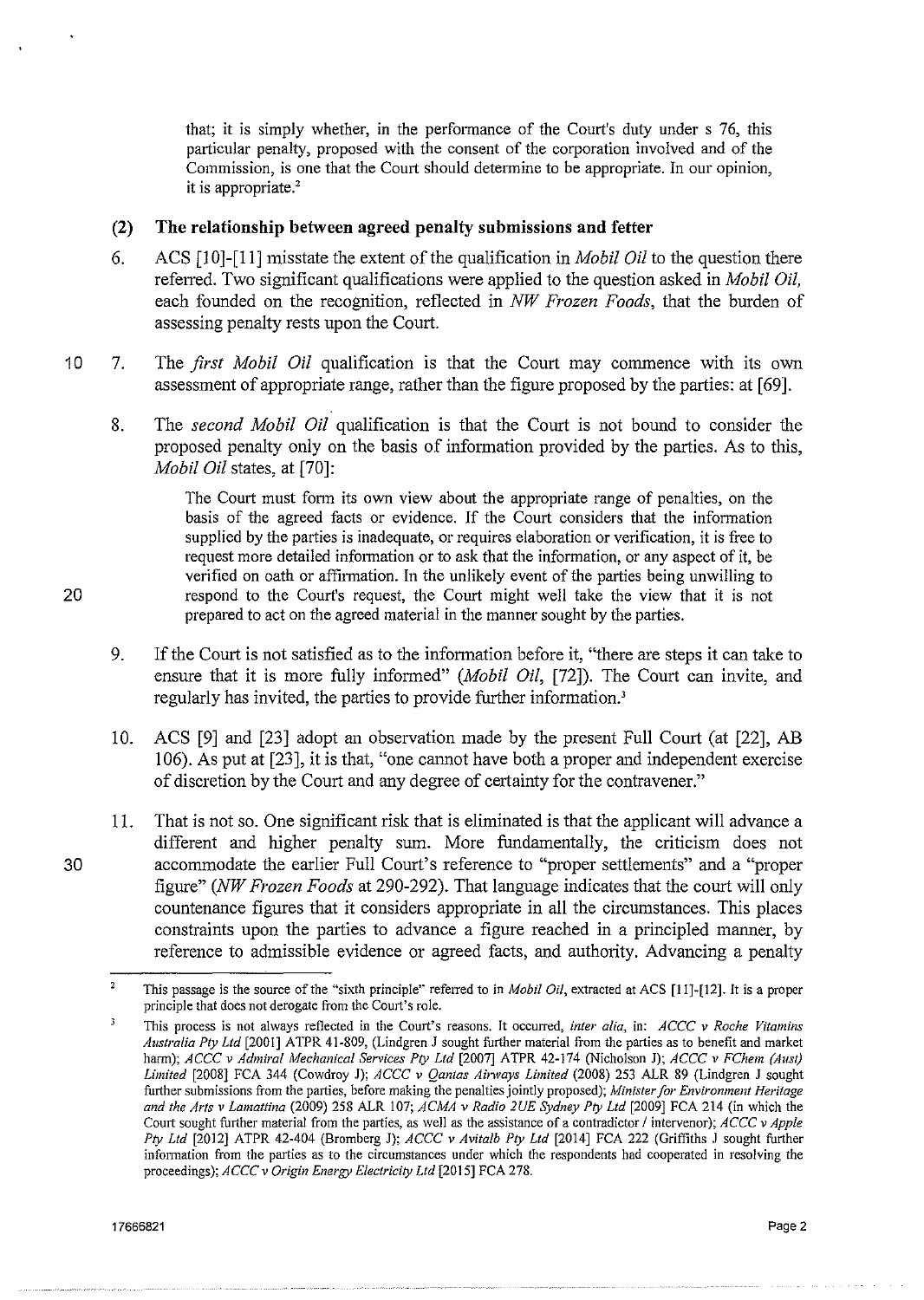that is too high, or too low, having regard to all of the relevant factors, would not provide any certainty. It would give rise to a real prospect that the Court would not accept that the penalty was appropriate. It would not, in the language of ACS [25], be "efficacious".

- 12. In accordance with the principles set out in *NW Frozen Foods* and *Mobil Oil,* the Court is not obliged to impose a penalty jointly submitted to it by the parties, if it does not consider the amount appropriate. Courts can and do reject agreed penalties.' Contrary to ACS [13], [17], [22], [23], [26], [32] and [34], advancing such penalties does not fetter a court, and having regard to such proposed penalties does not amount to exercise by a 10 court at first instance of a "quasi-appellate or review function" (at [17]).
- 13. ACS [29]-[37] make various assertions about the manner in which agreed penalties are negotiated and concluded; including a suggestion that they are often a consequence of bargaining or compromise, by which seems to be suggested some "trade-offs" as to the true legal position (cf ACS [29]-[31]). A generalised assertion to that effect lacks any factual foundation in this matter. Indeed, in *Mobil Oil,* the Full Court observed of *NW Frozen Foods* that: "There was no suggestion that the admissions or statement had been tailored or modified to reflect the difficulties faced by the ACCC in proving its case." $([55])^5$  Moreover, it is not to the point to seek to identify infirmities in the penalty agreed *in this particular case:* ACS [31]. If the present proposed penalty has not been 20 reached in a principled and reasoned marmer, the Court is entitled to reject it. If it has been reached in such a marmer, it will be more amenable to being accepted.
	- 14. It is unsafe to assert that the fact that many agreed penalties are imposed in the amounts sought by the parties indicates that the Court is affected by some fetter or imperfectly performs its role: ACS  $[23]$ , $[25]$ .<sup>6</sup> It would more likely reflect the seriousness with which Commonwealth regulators generally approach the issue of appropriate penalties and the proper scrutiny which courts place on submissions made before them.

<sup>4</sup>  By way of example: *ACCC v Tyco Australia Pty Ltd* (2000] ATPR 41-740, (the Court doubled the proposed penalty in **respect of one individual respondent, and halved the proposed penalty for another);** *ACCC v FFE Building Services Limited* [2003] ATPR 41-969 (in a matter preceding *Mobil Oil,* the parties jointly sought penalties in the range of \$1,000,000 to \$1,500,000 for the corporate respondent and \$5000 to \$10,000 for an individual respondent. Wilcox J **regarded the proposed amounts as too low to be appropriate, and imposed penalties in the sum of \$3,500,000 and**  \$50,000 respectively); *ACCC v Midland Brick Co Pty Ltd* (2004) 207 ALR 329 (Lee J considered a proposed penalty of \$50,000 for an individual respondent was too high, and imposed a penalty of \$25,000 instead); *ACCC v Australian Safeway Stores Pty Limited (No 4)* (2006) ATPR 42-101 (A penalty of \$30,000 jointly proposed in relation to an individual was increased to \$50,000); *ACCC v Australian Abalone Pty Ltd* (2007] ATPR 42-199 (proposed penalties in respect oftwo individual respondents were halved by the Court); *ACCC v Admiral Mechanical Services Pty Ltd* (2007] **ATPR 42-174 (involving multiple respondents, the Court accepted various joint submissions of the parties as to**  penalty, but reduced one jointly proposed penalty amount from \$1,750,000 to \$1.5 million); *Secretary, Department of Health* & *Ageing v Pagosa Australia Pty Ltd* (2008] FCA 1545 (the Court indicated, in the course of hearing, reservations as to a proposed penalty of \$100,000. Following an adjournment the parties instead proposed a penalty of **\$130,000, which was accepted by the Court as appropriate);** *Minister for Environment Heritage and the Arts v*  Lamattina (2009) 258 ALR 107 (the Court, having invited further submissions from the parties, imposed a penalty of \$220,000, rather than \$110,000 as jointly proposed); *ACMA v Radio 2UE Sydney Pty Ltd* (2009) 178 FCR 199 **{penalties of \$130,000, jointly proposed by the parties, were rejected by the Court, with the assistance of an intervener,**  and penalties of \$360,000 imposed); *ASIC v GE Capital Finance Australia* [2014] FCA 701 (the Court imposed penalties of \$1.5 million rather than \$1 million as jointly proposed by the parties); *BHP Bil/iton Minerals Pty Ltd v Maritime Union of Australia* [2014] FCA 1357 (penalties at the maximum available of \$33,000 and \$6,600, jointly proposed by the (private) parties were rejected by the Court, and penalties of \$25,000 and \$5,000 imposed).

<sup>5</sup> Developed in *ACCC v Qantas Airways Ltd* (2008) 253 ALR 89 at 107-108 (25]-[27]; *ACCC v PRK Corporation Pty Ltd* [2009] ATPR 42-295 at [20]- [24]); *ACMA* v *Radio 2UE Sydney Pty Ltd* (2009) 178 FCR 199 at (54].

**Likewise, the characterization in ACS [25], of what the Commonwealth's evidence "indicates" ought not be accepted.**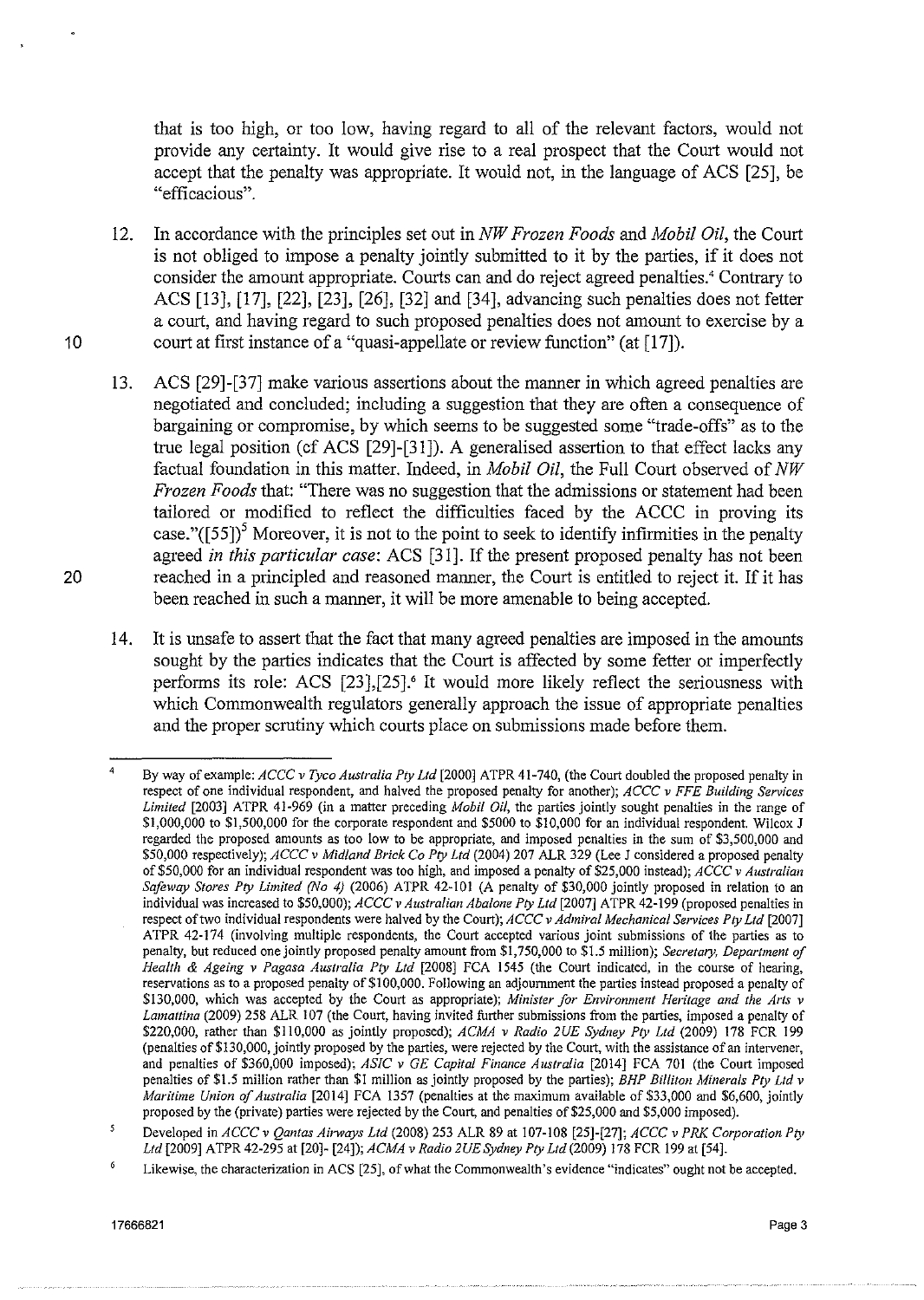- 15. The Commonwealth must comply with model litigant obligations that include endeavouring to limit the scope of proceedings wherever possible and keeping the costs of litigation to a minimum.<sup>7</sup> It must act with complete propriety, fairly and in accordance with the highest professional standards.<sup>8</sup> A regulator has an ongoing responsibility to, and relationship with, the Court. Presenting inadequate material may have consequences beyond the immediate proceedings. The Court has no reason to doubt that Commonwealth regulators do not subordinate their overriding role and duties to the Court to the exigencies of any particular proceeding.' Cognate obligations (although not "model") are imposed upon all applicants and respondents making such submissions 10 before a Court: e.g., s 37N(1) and (2) *Federal Court of Australia Act 1976* (Cth); s 56(4)(a) *Civil Procedure Act 2005* (NSW); ss 7-31 *Civil Procedure Act 2010* ('lie).
	- 16. Notably, each of the criticisms of agreements as to penalties made at ACS [29]-[37) can be applied *mutatis mutandis* to agreed facts; the importance of which is recognised at ACS [37]. ACS [32) suggests that, "an agreed penalty may tell the Court very little". By parity of reasoning, an agreed fact may allow the court to rely upon a matter that a party might otherwise have tested and disproved at trial. However, just as with agreed penalty submissions, in respect of agreed facts, the Court is entitled to assume that parties before it  $-$  and especially a regulator  $-$  are advancing agreed facts on a principled basis. The fact of agreement, in either case, is not of itself a negative.
- 20 17. The larger point underpinning ACS [29)-[37], and much of the present Full Court's judgment, is that submissions on the range or quantum of a pecuniary penalty divert the court from its proper function because they are irrelevant. However, far from fettering or skewing the court's performance of its role, a proposed penalty supported by persuasive reasoning on why such a result would be a correct application of law to fact can assist the court. It is no different from, and no less helpful than, a well-reasoned submission on, say, appropriate exemplary damages in a negligence case, or vindicatory damages in a defamation case.

# **B THE PROPER CONSTRUCTION OF S 49 OF THE BCII ACT**

- 
- 18. In construing s 49 of the BCII Act, the meaning of a provision cannot vary depending 30 upon the party seeking relief pursuant to the provision. 10 The construction must accommodate the fact that a regulator or private party may seek relief under the provision. Analysis cannot be confined solely to examination of the circumstances of the "regulator" and alleged similarities in role to a prosecutor: cf ACS [17).
	- 19. ACS [39) is a curious submission of statutory construction. It appears to accept the Commonwealth's submission that one cannot find an intention in the BCII Act to pick up from the criminal law a *Barbara-type* limitation on the parties and the Court. Yet it argues one cannot find the reverse intention. The result seems to be the statute is construed as if it is agnostic and the common law fills the vacuum by prohibiting the

<sup>7</sup>  Legal Services Directions 2005 at [4.2], and Appendix B, (2(d) and (e)]

*LVR (WA) Pty Ltd v Administrative Appeals Tribunal* (2012) 203 FCR 166 at [42] (North, Logan and Robertson JJ); *ASIC v Hel/icar* (2012) 247 CLR 347 at [240] (Heydon J).

<sup>9</sup>  **As the Full Court observed in** *Aiobil Oil,* **at [57]: The Court "is entitled to expect the regulator to explain the basis on which a discount from the otherwise appropriate penalty has been calculated having regard to the contravener's cooperation and, for that matter, other relevant factors."** 

<sup>10</sup>  *ACMA v Today FM (Sydney) Pty Ltd* (2015) 317 ALR 279, at [43] (French CJ, Hayne, Kiefel, Bell, and Keane JJ)